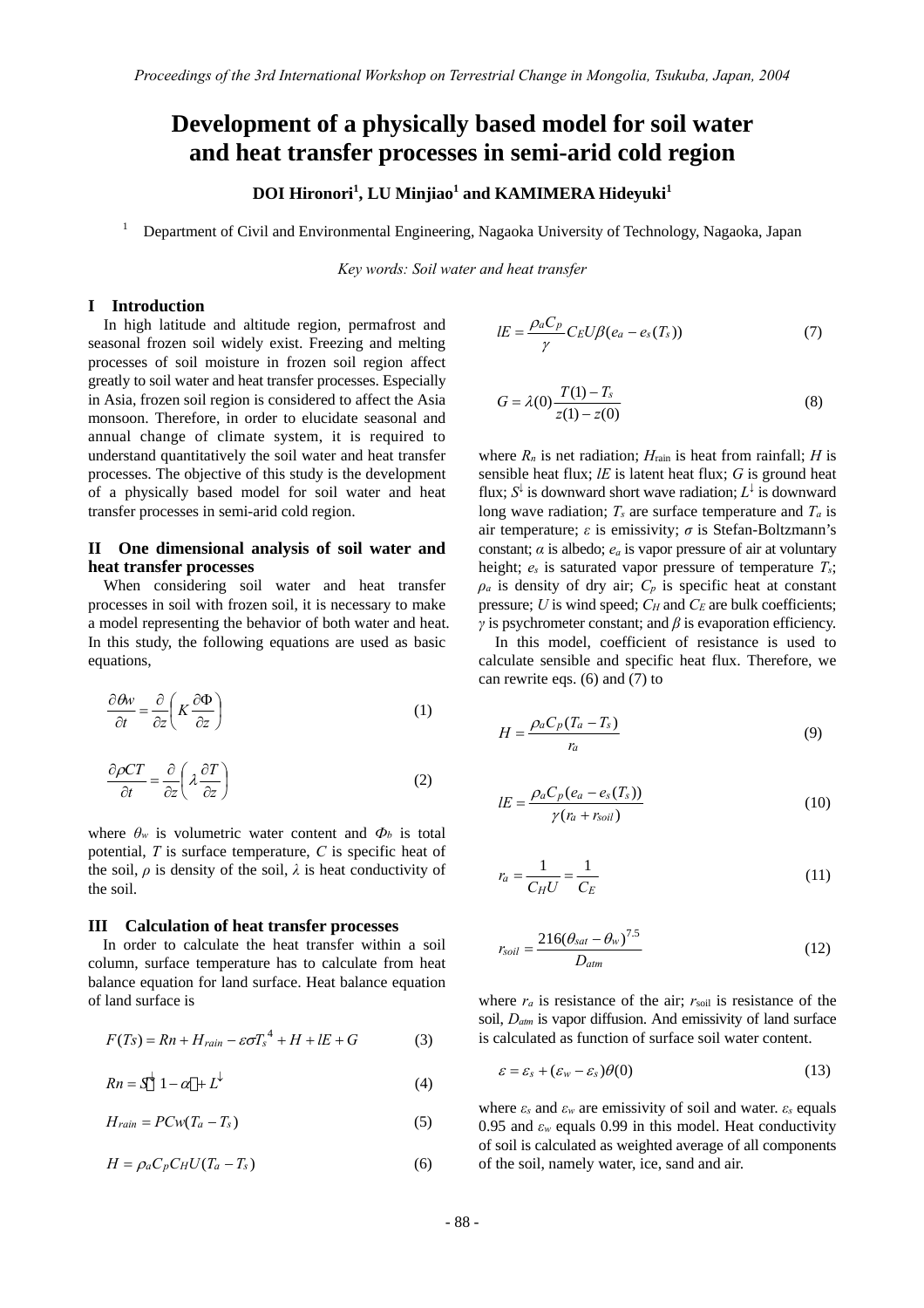$$
\lambda = \frac{\sum k_i \theta_i \lambda_i}{\sum k_i \theta_i} \tag{14}
$$

 $i = water, ice, sand, air$ 

In eq. (14),  $\lambda$  is heat conductivity,  $k$  is weighting coefficient, *θ* is volumetric water content of each components.

$$
\rho C = \sum c_i \rho_i \theta_i
$$
  
\n*i* = water, *ice*, *sand* (15)

And heat capacity equals the sum of heat capacity of all components.

#### **2. Calculate soil water transfer processes**

Movement of soil water is calculated to use result which is updated temperature in computation of heat transfer processes. At that time,  $\Phi$  and  $K$  are needed ( $\Phi$  is capillary potential, *K* is unsaturated hydraulic conductivity). They are estimated from volumetric water content by using Brooks-Corey's model.

$$
\Psi = \Psi_b \left( \frac{\theta_w}{\theta_{sat}} \right)^{-b} \tag{16}
$$

$$
K = K_s \left(\frac{\theta_w}{\theta_{sat}}\right)^{2b+3} \tag{17}
$$

In these equations,  $\Phi_b$  is bubbling pressure,  $\theta_{sat}$  is the porosity of soil, *Ks* is saturated hydraulic conductivity, *b* is parameter. Different values can be set at each layer in this model.

#### **IV Computing procedure**

In this model, soil is divided (n-1) layer. Calculation nodes are put at each layer surface. The number of layers and nodes can be arranged arbitrarily. Statement variables of each node are volumetric water content, ice content, soil temperature. They are calculated to use eqs. (1) and eq. (2). Complete computing procedure is as follows.

- 1) Surface temperature is calculated from initial conditions and observation data in order to solve heat balance equation of land surface.
- 2) The right side of eq. (2) is calculated. And soil temperature is calculated and updated to consider phase change of water.
- 3) If freezing occurred, excessive liquid water air porosity is dropped to lower layer.
- 4) Finally, the right side of eq. (1) is calculated. And volumetric water content of soil is updated.

#### **V Application of model**

#### **1. Study area and period**

Study area is the Kherlen River basin in east Mongolia. Air and land surface temperature of this basin is lower than freezing point in winter season. And frozen soil



**Fig. 1 Calculate nodes of this model.** 

exists. In this study, developed model is adapted to a place chosen from observation station of the Kherlen River basin. The study period that each observation value doesn't have missing value in summer is chosen. Because, it is important to verify first the validity in summer when freezing do not occur.

## **2. Using data**

This model is driven by meteorological data after setting initial condition, profiles of soil temperature and water content. In this study, observed profiles are used. The soil temperature and water content are then calculated. Parameters used in study are shown table 1. For porosity and saturated hydraulic conductivity, observed values are used. About division of soil layers, calculation nodes are set at top of fifteen layers. Because parameters of soil were measured at depth of 0-0.05 and 1-1.5, 2.5-3, 5-5.5, 1.0-1.05 m, and each measured layer is divided into three computational layers. For  $\Phi_b$  and *b*, commonly used values are used for all layers. Their values can be determined by analyzing the soil samples taken from the Kherlen River basin.

#### **VI Verification of this model**

Calculated and observed soil temperature at depth of 0.05 and 0.1, 0.3, 0.5, 1.0 m is shown in Fig. 3. About land surface temperature, the night-time observed temperature

**Table 1 Soil characteristic values.** 

| No | depth[m] | s m3/m3 | b[m]    | b    | Ks[m/s]              |
|----|----------|---------|---------|------|----------------------|
|    | O        | 05168   | -0121   | 405  | 1.0272 × 10-5        |
| 2  | 0025     | 05168   | $-0121$ | 4.05 | 1.0272 × 10-5        |
| 3  | 005      | 05168   | $-0121$ | 4.05 | $1.0272 \times 10.5$ |
| 4  | Ω1       | 04491   | $-0121$ | 405  | 49057×10-5           |
| 5  | 0125     | 04491   | $-0121$ | 4.05 | 49057×10-5           |
| 6  | Q15      | 04491   | -0121   | 405  | 49057×10-5           |
| 7  | 025      | 03985   | $-0121$ | 4.05 | 9.4917×10-5          |
| 8  | 0275     | 03985   | $-0121$ | 405  | 9.4917×10-5          |
| 9  | Q3       | 03985   | -0121   | 4.05 | 9.4917x 10-5         |
| 10 | Ω5       | 04052   | $-0121$ | 4.05 | 22736×10-4           |
| 11 | 0525     | 04052   | $-0121$ | 405  | 22736×10-4           |
| 12 | 055      | 04052   | $-0121$ | 4.05 | 22736×10-4           |
| 13 |          | 03932   | -0121   | 405  | 63258×10-5           |
| 14 | 1.025    | 03932   | $-0121$ | 405  | 63258×<br>10-5       |
| 15 | 1.05     | 03932   | $-0121$ | 4.05 | 63258×10-5           |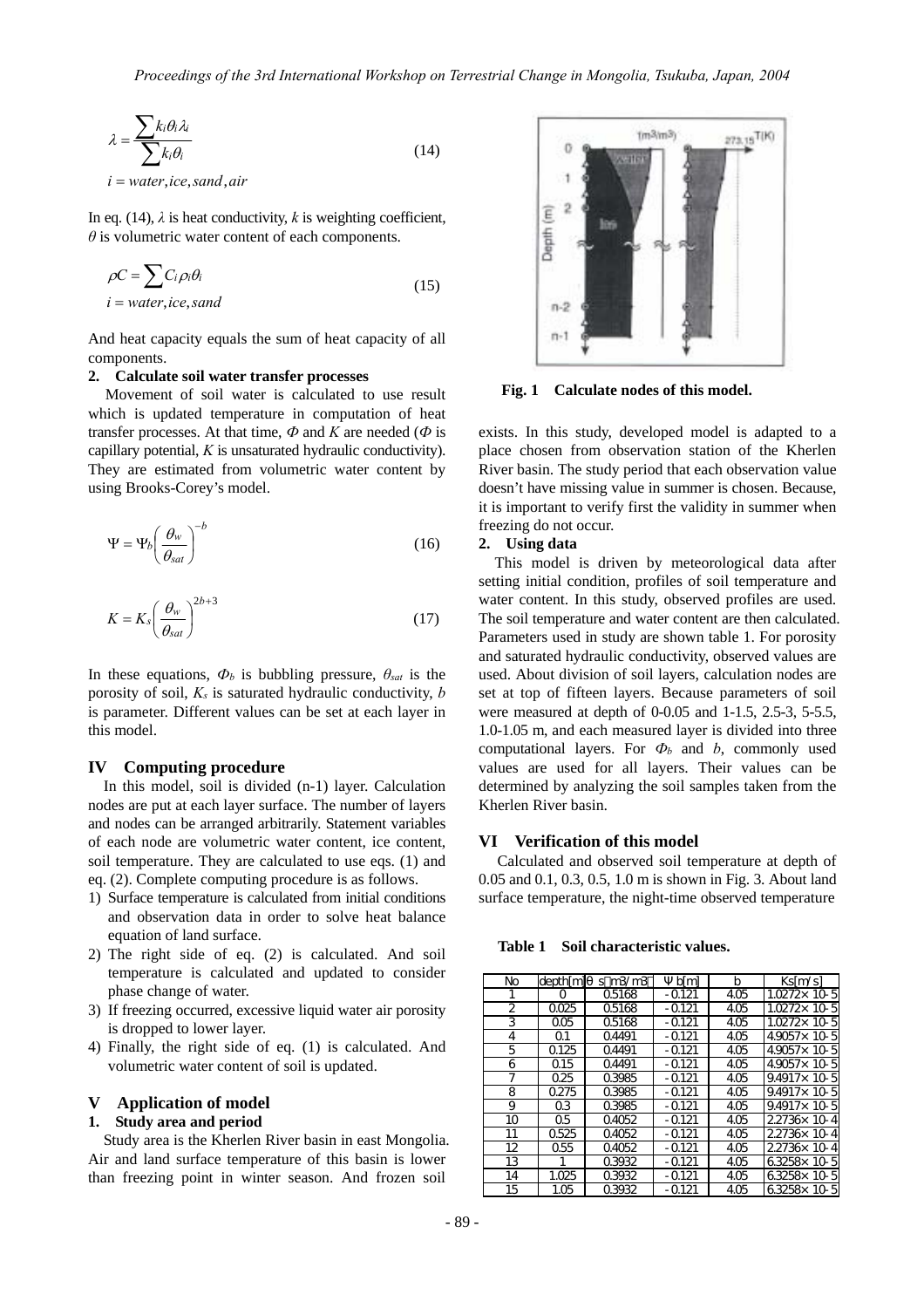

**Fig. 2 Initial soil temperature profile.** 



**Fig. 3 Comparision of calculated and observed soil temperature.** 



**Fig. 4 Correlation of temperature of KBU1 and KBU2.** 



**Fig. 5 Comparison of calculated and observed volumetric water content.** 

can be represented quite well. However, the day-time values can not be represented. Our model made underestimated surface temperature. The reason for this is not very clear. One possible reason may be the observational error in land surface temperature. Another weather station KBU2 near by KBU1 used in this study shows lower land surface temperature. At KBU1, maximum daily temperature is about 40 degrees, but in KBU2 is about 25 degrees. This is a large difference. The correlation of air temperatures and surface temperatures at these two stations are shown in Fig. 4. About air temperature, good correlation exists, however about surface temperatures, KBU1 shows much higher values than KBU2. Since the distance of two points is very small, it is hard to consider that such a difference exists in surface temperature. Observation of KBU1 may include some observational error.

The result about volumetric water content is shown in Fig. 5. In this figure, the calculated values are compared with the observed ones at depth 0.05 m, the shallowest